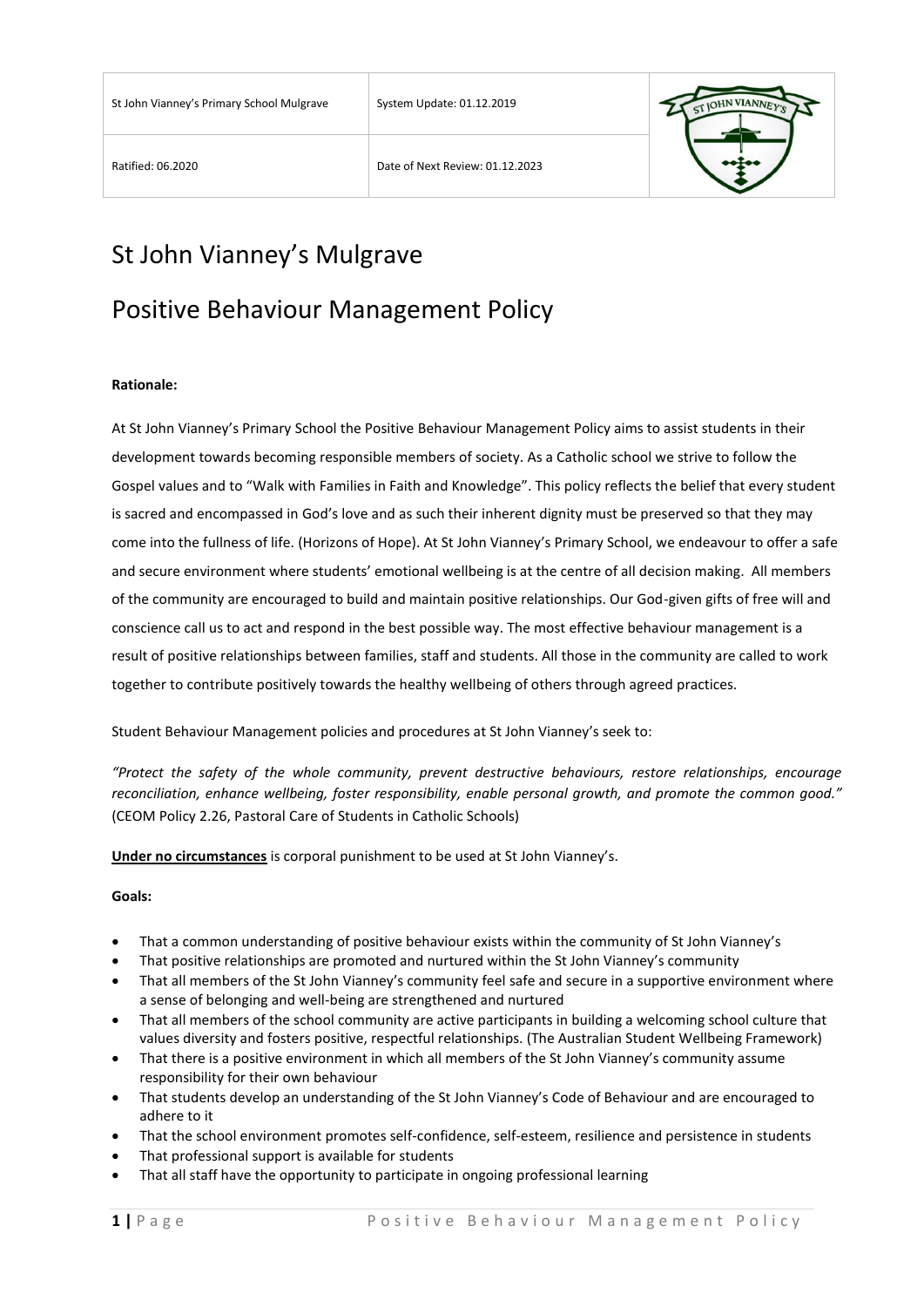That the school works in partnership with parents regarding student behaviour through open and honest conversations. We walk with families.

#### **Implementation:**

#### **School Behaviour Code**

At St John Vianney's it is expected that each student and each staff member adheres to the SJV Behaviour Code:

At St John Vianney's we are a community where:

- *People feel safe*
- *Teachers can teach*
- *Students can learn*
- *We look after each other and our belongings*
- *We do our best*

The Code of Behaviour is displayed in all classrooms and other locations throughout the school. At the beginning of each Semester and from time to time as appropriate, classroom teachers, specialist teachers and members of the Leadership team discuss, explain and refer to the Behaviour Code with students.

The SRC representatives/ Student Captains as well as other students may also bring the Code of Conduct to students' attention at assembly or class meetings.

The Behaviour Code is supported by a range of documents outlining what each point looks like at St John Vianney's (see Appendix. 1).

#### **Restorative Practices**

When dealing with student relationships that need repairing, staff will use the following four affective restorative practice questions;

- 1. What happened?
- 2. Who was hurt/affected by what happened?
- 3. What needs to happen to make things right?
- 4. If the same situation happens again how could I behave differently?

Staff will consider the following:

- The specific incident(s), focussing on the behaviour
- Draw out who was affected and how they were affected
- Direct questions towards problem solving what needs to happen to make things right.

In certain situations, it is acknowledged that a restorative practices approach may not be appropriate or effective. In these instances, the following procedure will be used by staff:

- Leadership is consulted
- A behaviour support plan may be created and monitored
- The support plan may include withdrawal from class/of privileges
- Parents/guardian are informed and where appropriate, work with the school to assist in planning and implementing a Behaviour Support Plan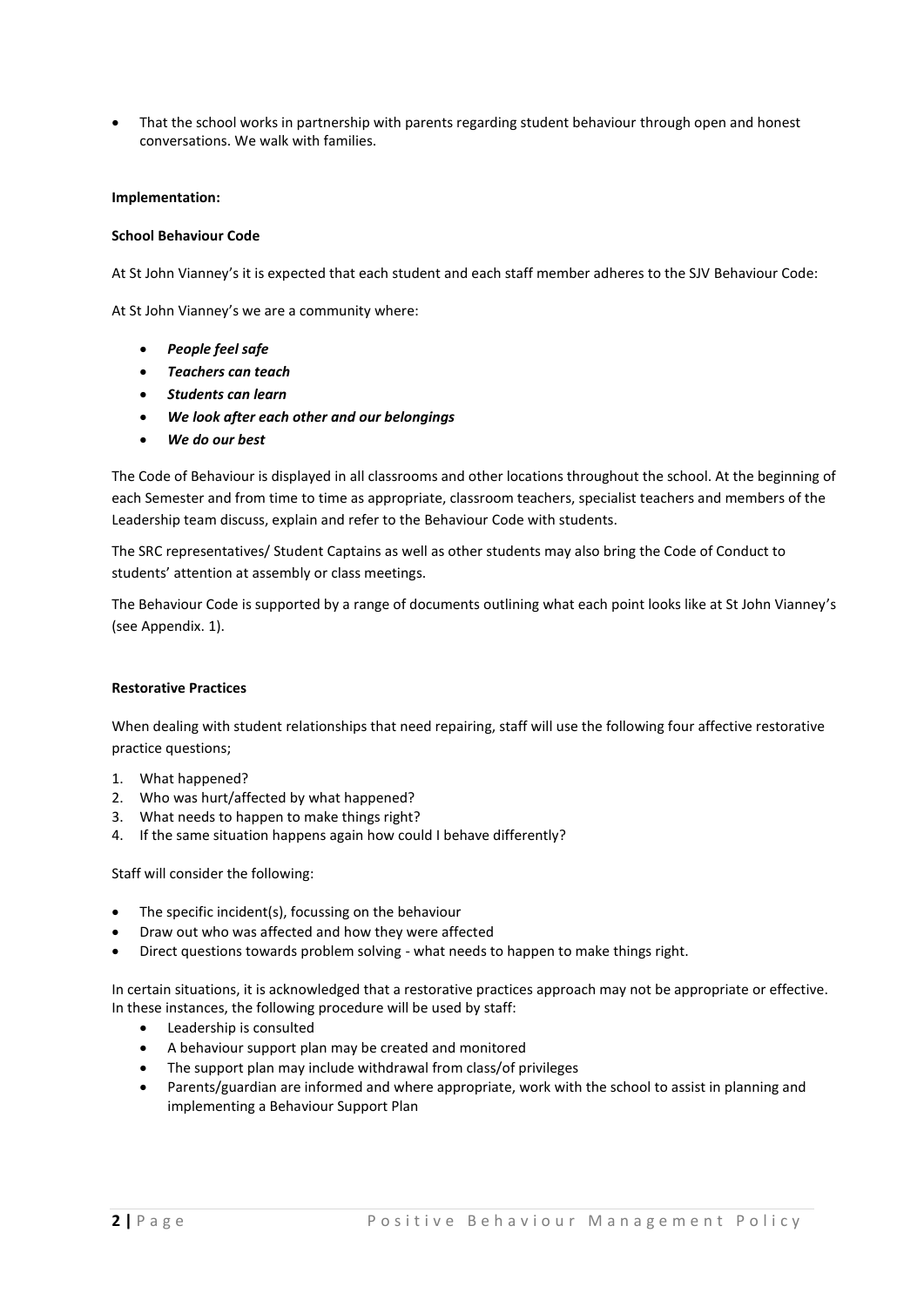#### **Consequences**

Consequences for breaches of the Behaviour Code (including the ICT acceptable use agreement) are as far as possible natural and logical, and related to the breach. (eg verbalise /write a letter of apology, time away/withdrawal of a device, replace broken item, make up time / time out from group for disruption, clean up area for defacing or littering)

- Minor breaches of the Behaviour Code are usually managed by a staff member.
- More serious or major breaches of the Behaviour Code may require support from members of the Leadership Team.
- Repeat breaches or serious incidents require a member of staff to contact a parent / guardian.

#### **Meetings with parents / families**

If deemed necessary by school staff or at a parent request, a meeting with parents or families will be scheduled and might take place with or without a member of the Wellbeing Team present. These meetings need to be conducted in a manner that is following our parent code of conduct as well as the staff code of conduct.

Sometimes investigations into incidents take time. Staff will be given adequate time for this. All parties involved need to allow for such investigation to occur appropriately (eg. All perspectives of the incident need to be considered).

#### **Withdrawal from class**

- If a student's behaviour significantly interferes with the rights of other students to learn or the capacity of a teacher to teach a class (refer to Behaviour Code: teacher can teach and students can learn) or where there is a possibility of harm to others (people feel safe), that student may be (temporarily) removed from regular classroom activities.
- In more serious cases the student may be required to leave the classroom for a specified period of time.
- Leadership may be required to support the student.

#### **Withdrawal of privileges**

Staff at St John Vianney's can withdraw student privileges as a consequence of breaching the school Behaviour Code. When withdrawing privileges as a disciplinary measure, we will ensure that;

- The withdrawal is time-limited
- The reasons for and period of the withdrawal is clearly communicated to the student
- The student is made aware of behaviour standards expected in order for the privileges to be reinstated
- Consideration is given to the impact on the students' engagement (i.e. where the withdrawal of a privilege may contribute to students' risk of disengaging from school, strategies are put in place to maintain student engagement during the withdrawal)
- Approval from the Principal/delegate is obtained

Withdrawal from class does not constitute formal school exclusion such as suspension (including in-school suspension) or expulsion.

#### **Incidents on the playground**

 Playground incidents will be dealt with by the supervising teachers. If appropriate, the restorative approach should be enacted. When inappropriate behaviour is deemed serious enough, as judged by the staff member on duty, or this behaviour continues, the staff member on duty is to record the student's name and behaviour in the yard duty book. It is the role of the Student Wellbeing Coordinator, Deputy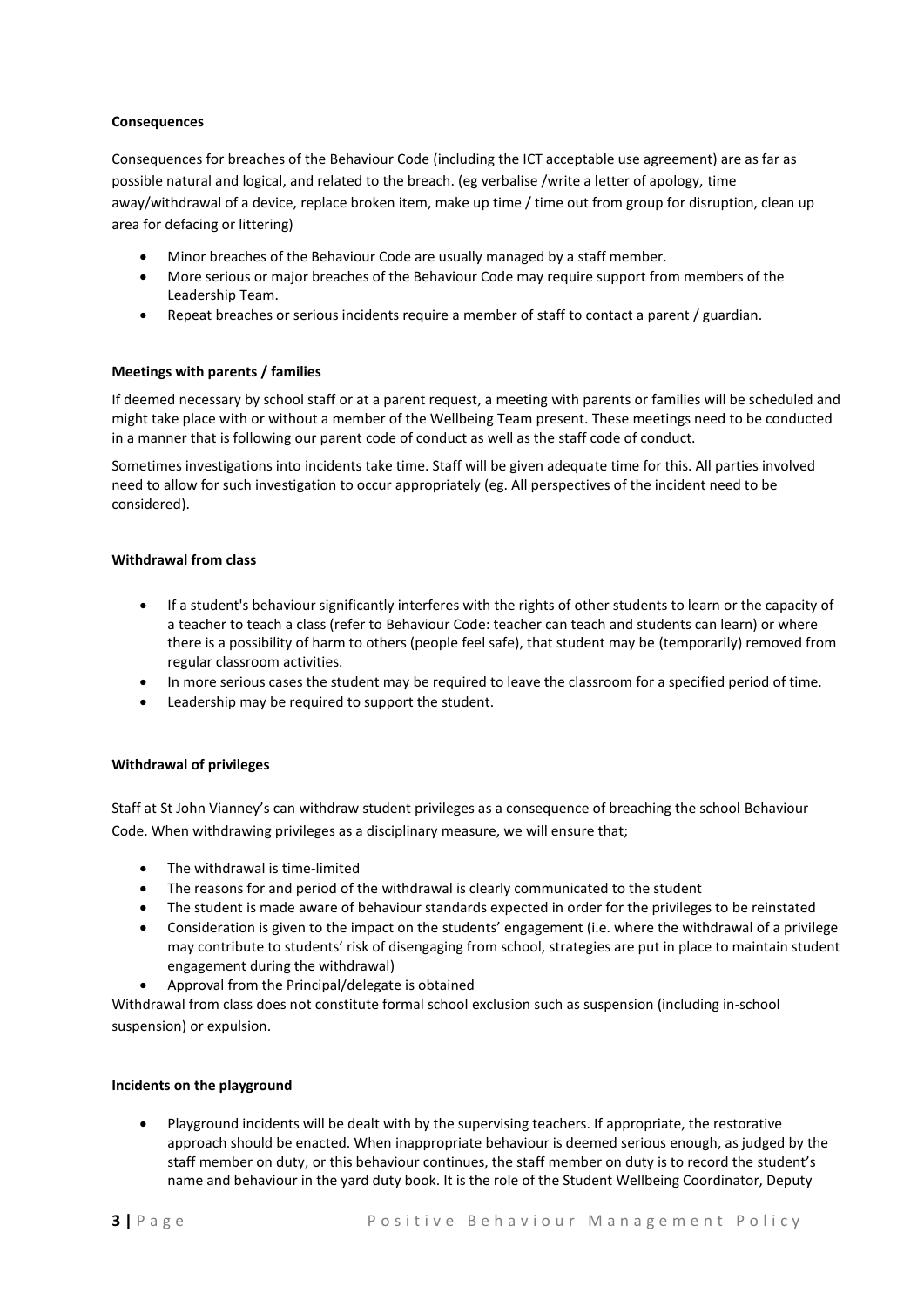Principal and Learning Support Officers to monitor these entries.

#### **Pre-emptive /Intervention Strategies**

- Circle time is used regularly in all classrooms to support Social Emotional Learning as well as to address issues that arise.
- As well as our Social and Emotional classroom teaching (outlined in the Wellbeing and Pastoral Care Policy & S.E.L. Scope and sequence) the school promotes Student Wellbeing through a range of activities / clubs. Some of these may be conducted each week across the year (eg. Choir). Other clubs are conducted periodically throughout the year (eg. Garden Club). Student Leaders often facilitate and organise these lunchtime clubs (eg. Dance, Chess, Performing Arts, Indonesian and Sports Club). The school may open library to cater for those students who require a quieter setting than the playground activities.
- School based programs may be implemented in an effort to promote positive behaviour management.
- The Rights, Resilience and Respectful Relationships resource is used as a framework that promotes skills and knowledge around positive relationships and behaviour.
- Peaceful Kids and the Kool Kids Program is implemented to support individual student's wellbeing.
- Counselling is offered for at risk students. The school uses the services of an accredited Psychologist. The psychologist comes to see referred students regularly during school time. This service is free and confidential but must be accessed through a referral from the student's GP and a Medicare Mental Health plan.
- The school on occasion also uses the expertise of Masters-in-Counselling Students when they require placement. Further counselling can also be arranged using this service.
- The Wellbeing Team meets weekly as a team or with a designated classroom teacher(s) to discuss the students within their class who are deemed currently 'at risk'. These students may display dysregulated behaviours / social and emotional / learning needs.
- Student Safety Plans may be required to be developed for some students. These plans are devised by the classroom teacher in consultation with the Student Services Leader, Student Wellbeing Leader, parents and other agencies as appropriate e.g. CEM support-staff, Psychologist, Wellbeing Team. These plans clearly outline the adjustments that will be implemented in an effort to support the student's ability to regulate their behaviour and maximise their engagement. With the approval of the school Principal the student safety plan may include that is it is in the best interest of the student and / or the school that the student be taken home by the parent earlier than the end of the school day (eg. escalating behaviours, such as, but not limited to, violence or unmanageable behaviour).
- Program Support Group Meetings for students who have behavioural concerns are held regularly.
- Class teachers and / or Leadership conduct meetings with parents to address important behavioural issues.
- Serious behaviour issues, as judged by the teacher, are documented and stored on Synergetic Docman/ SynWeb Pastoral Care Database.
- Families will be provided with feedback regarding their student's behaviour through A-E reports and family/teacher meetings.

#### **Suspension and Expulsion from school:**

In some instances, it may be appropriate to suspend or expel a student who consistently compromises the health, safety and wellbeing of other students and staff at the school. It is only the Principal who has the authority to suspend or expel a student.

Suspension and expulsion are serious disciplinary measures and are best reserved for incidents when other measures have not produced a satisfactory response. The procedures for suspension are set out in Ministerial Order 1125. Catholic Education Melbourne expects that a student shall not be suspended for a total of more than nine school days in any one school year.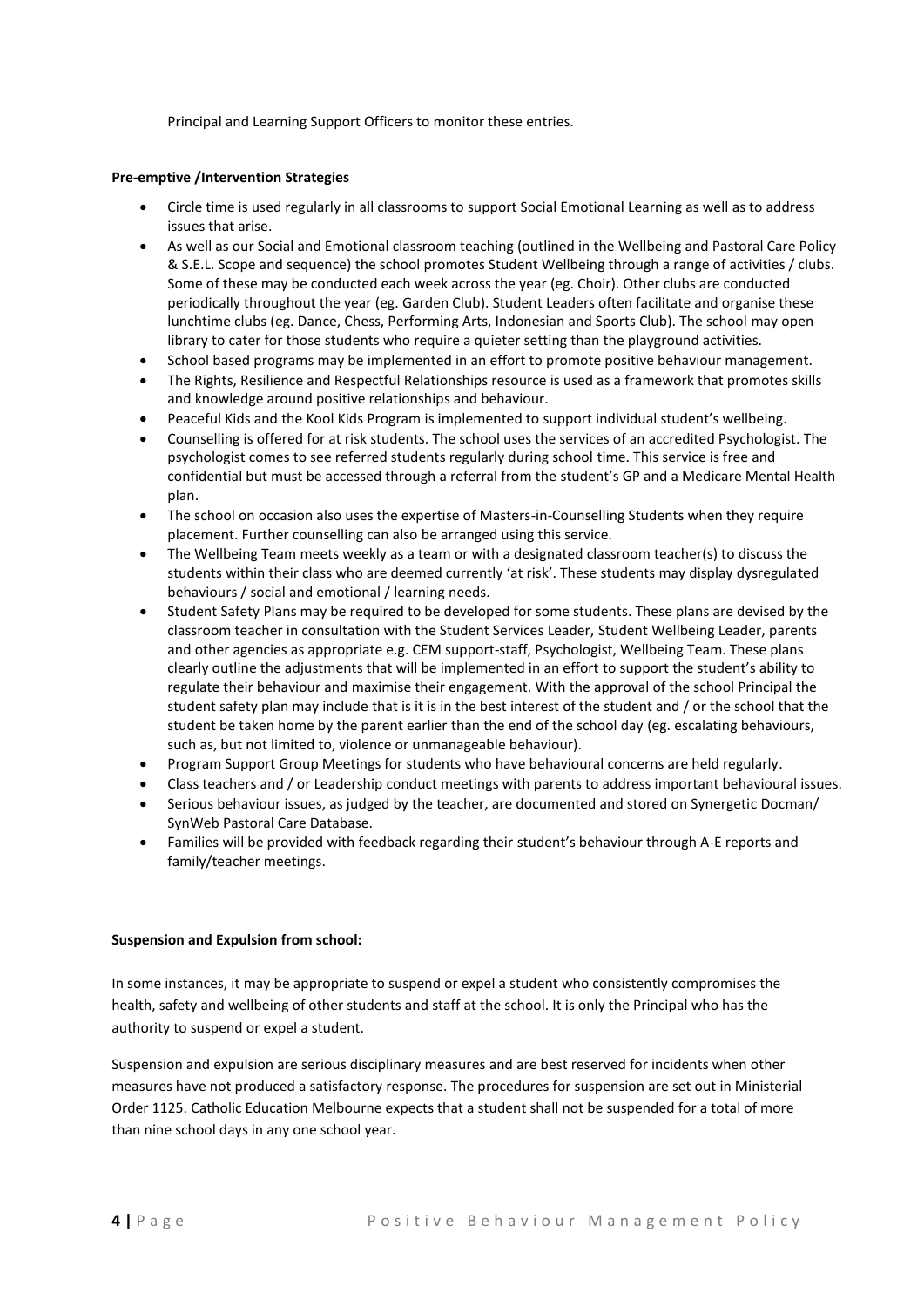#### **In school suspension**:

The Principal may judge that a student be excluded from standard instruction or educational opportunities being provided to other students but remain on site supervised by a staff member.

After student de-escalation has occurred, in-school suspensions should focus on encouraging the student to exhibit more positive behaviour, to increase their level or participation, engagement with learning and where appropriate, to learn problem solving and/or conflict resolution skills.

#### **Out of school suspension**

In the case of an out -of -school suspension being judged appropriate, it is recommended that it be for the shortest time necessary. At least one day prior to the day on which the suspension is to commence, the school should notify the student's parents/guardians, if possible by verbal communication initially and by confirming in writing. The communication ought to include the reason for the suspension, the purpose of suspension, the date(s) on which the suspension will occur, contact details of support services if appropriate and designated contact point (staff member).

Parents and carers should be offered the opportunity to participate in a meeting to consider these and other related matters, including:

- The legal and partial responsibilities of parents / carers during the time of suspension
- The school's responsibility for providing learning material during the time of suspension
- The process of settling back into the school environment, and how this is to be facilitated
- Arrangements for monitoring the student's progress following his or her return to school

If initial verbal contact with the parent(s)/guardian(s) is not possible, it may be necessary to ask the student to take the written notice home to them as their first notification. This decision rests with the principal, taking into account the age of the student, legal requirements, duty of care and other relevant circumstances.

#### **Immediate Out of school Suspension**

The principal may implement a suspension with immediate effect if the student's behaviour is such that they are putting the health, safety and wellbeing of themselves, or any other person at significant risk.

Where an immediate suspension is imposed, the principal has a duty of care to provide supervision of the student until they can be collected by a parent, carer, or an emergency contact nominated by the parent of carer. If the parent, carer or emergency contact is unable to collect the student, a member of staff must adequately supervise the student until the end of the school day.

#### **Expulsion**

It is an expectation that expulsion of a student from a Catholic school in Melbourne will not occur except in the most serious circumstances, and when the following conditions all apply:

- The student has engaged in wrongful behaviour of a serious nature
- The school's other processes for addressing such behaviours have been applied and not been successful
- The welfare and safety of others in the school community, or the need to maintain order and protect the rights of others, makes it necessary that the student no longer be present in that school community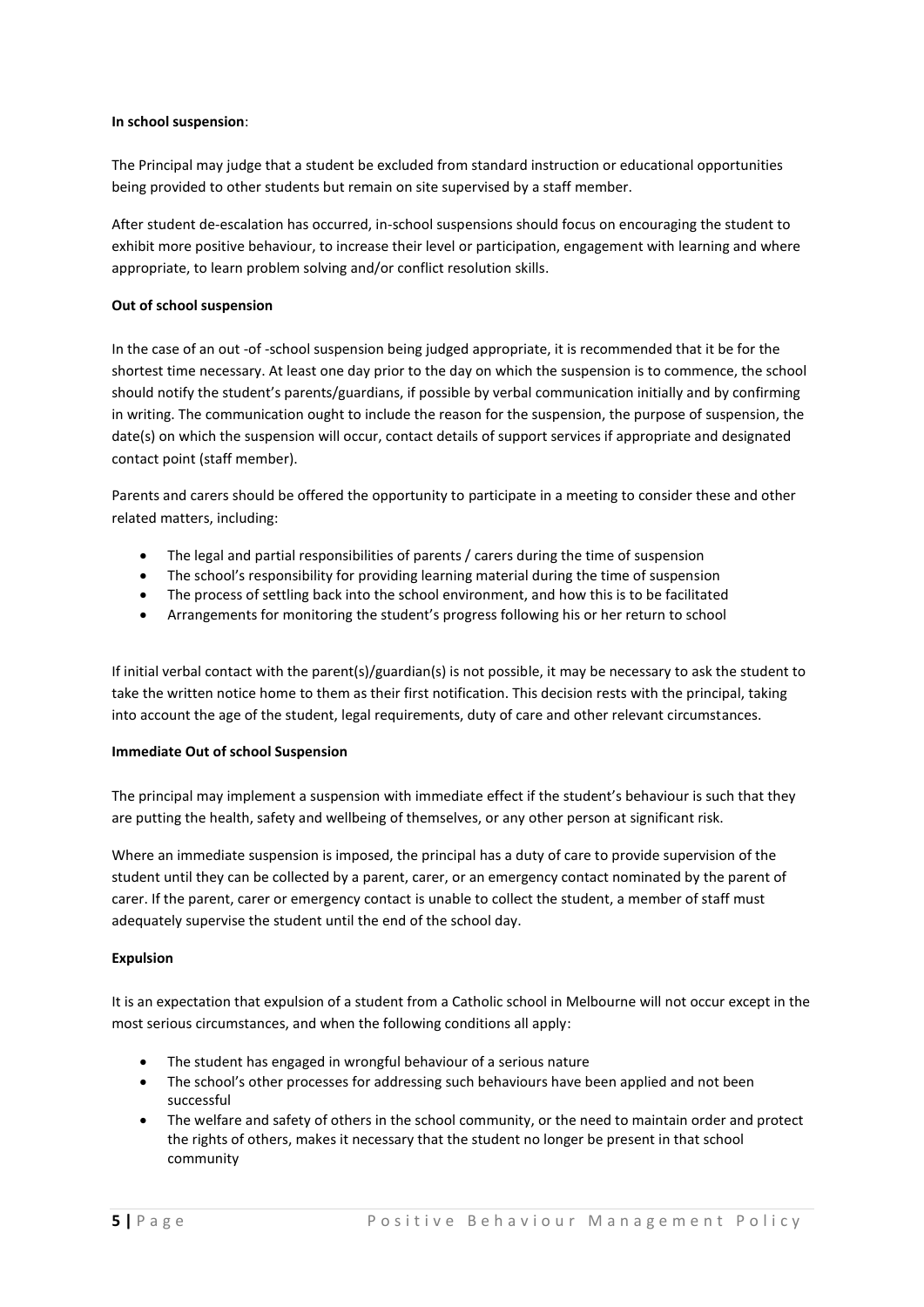#### Only the principal has the authority to expel a student.

Prior to confirming and expulsion the principal will:

- explain clearly to the student and the students' parents / guardians the reason for the intended expulsion and provide them with an opportunity to speak on behalf of the student.
- provide to the parish priest formal written notification of the intended expulsion and the reasons for it and seek endorsement.
- provide the Executive Director of Catholic Education Melbourne a formal written notification of the intended expulsion the reasons for it and request that the Executive Director endorse the Principals decision.

Should the decision to expel the student be confirmed, the principal must insure that the expulsion is formally recorded in the school files and provide to the parents / guardians of the expelled student a formal Notice of Expulsion. Where possible, this notice is to be issued before or on the day of the expulsion is to commence, and include the reason for the expulsion, the commencement date of the expulsion and details for the review and/or appeal process.

#### **Communication of the Policy**

The Positive Behaviour Management Policy is communicated with families via the school website and is included in the Parent booklet and spoken about at Orientation / Transition meetings. Positive Behaviour Management is from time to time included in the school / level newsletters. It is also discussed at appropriate parent and staff meetings.

#### **Linking documents:**

[National Safe Schools Framework](https://www.education.gov.au/national-safe-schools-framework-0)

[SJV S.E.L. Scope and Sequence](https://docs.google.com/document/d/1UXRtt6-NUHm7DY0iVOPL2I3pvLxGDgUXwRC83cM0FO8/edit)

CECV Positive Behaviour Guidelines

CECV Child Safety Commitment Statement

Rights, Resilience and Respectful Relationships resource

SJV Vision & Mission Statements

Parent Code of Conduct

Staff Code of Conduct

[What is Circle Time?](https://docs.google.com/document/d/1Z3y3TYysJ59896rQhEnyiOrJmkcwKk7gAQ5tl2bmYKo/edit)

[Wellbeing Referral Form](https://drive.google.com/file/d/1vx3VRzrS4P6qQfGe2APzmVJ187NBlLjf/view)

[Behaviour Record](https://drive.google.com/file/d/1ulSHaiSQwUsLPE5M4acqeVAb4XIMJ00r/view) Template

[Behaviour Management Plan Template](https://drive.google.com/file/d/1dOkp3Ni8918vLB1urtx-38hvExA3yPiL/view)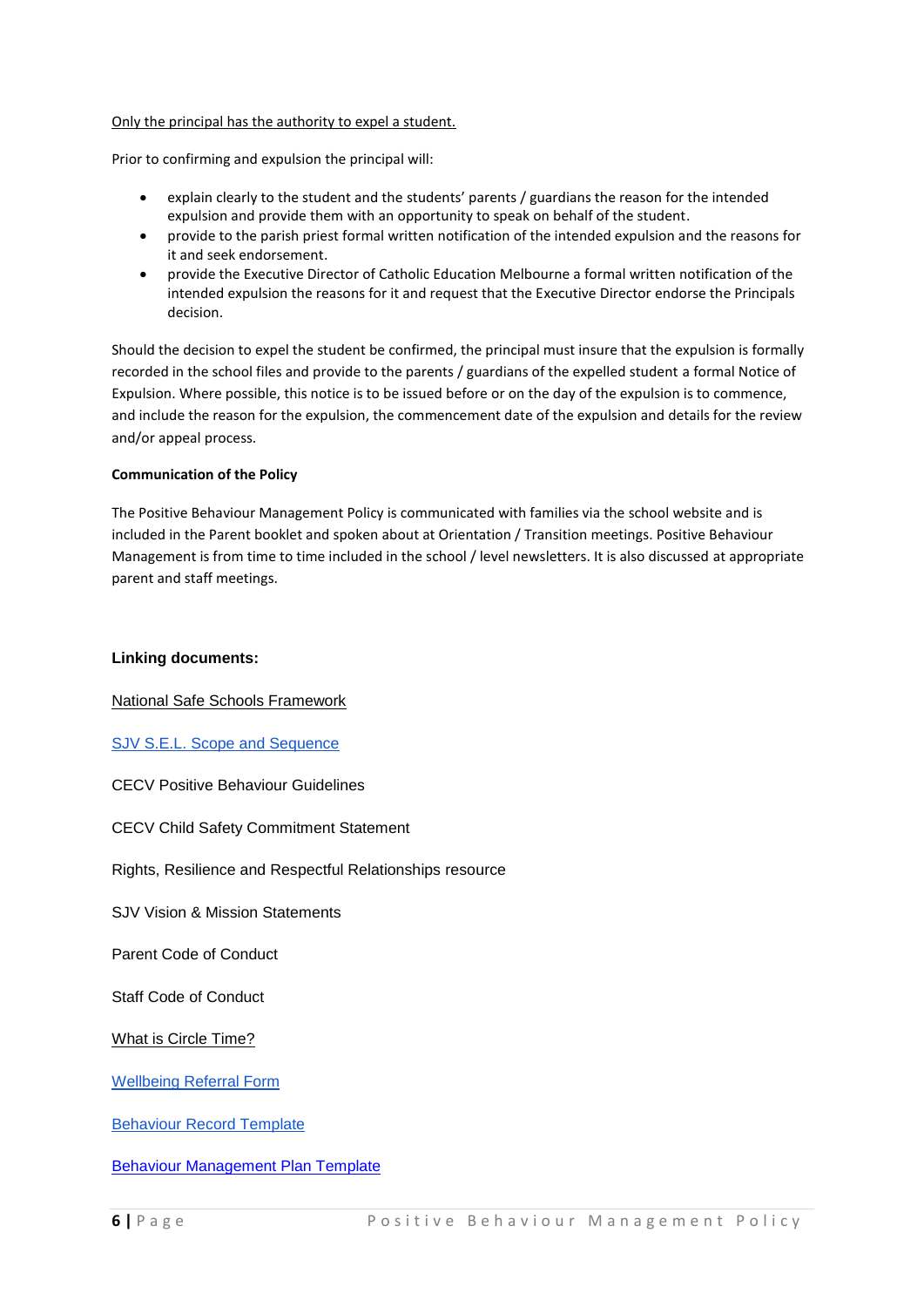**[Student Safety Plan Template](https://drive.google.com/file/d/1H1eTgjNjCBo6_tOIJM8yJmjDb3LvXiiV/view)** 

[Internal referral process](https://drive.google.com/file/d/1ucftHlN8R_q0U0c9iQifcz__N2t9ke14/view)

CEM eXcel *'Wellbeing-for-learning'*

## **Related policies and documents:**

- SJV Restraint Policy
- SJV Wellbeing and Pastoral Care Policy (2020)
- SJV Bullying Prevention Policy (2019)
- SJV ICT Acceptable Use Agreement

SJV ICT Policy

### **Appendices:**

Appendix 1 - SJV Behaviour Code and supporting documents

Appendix 2 - restorative practices